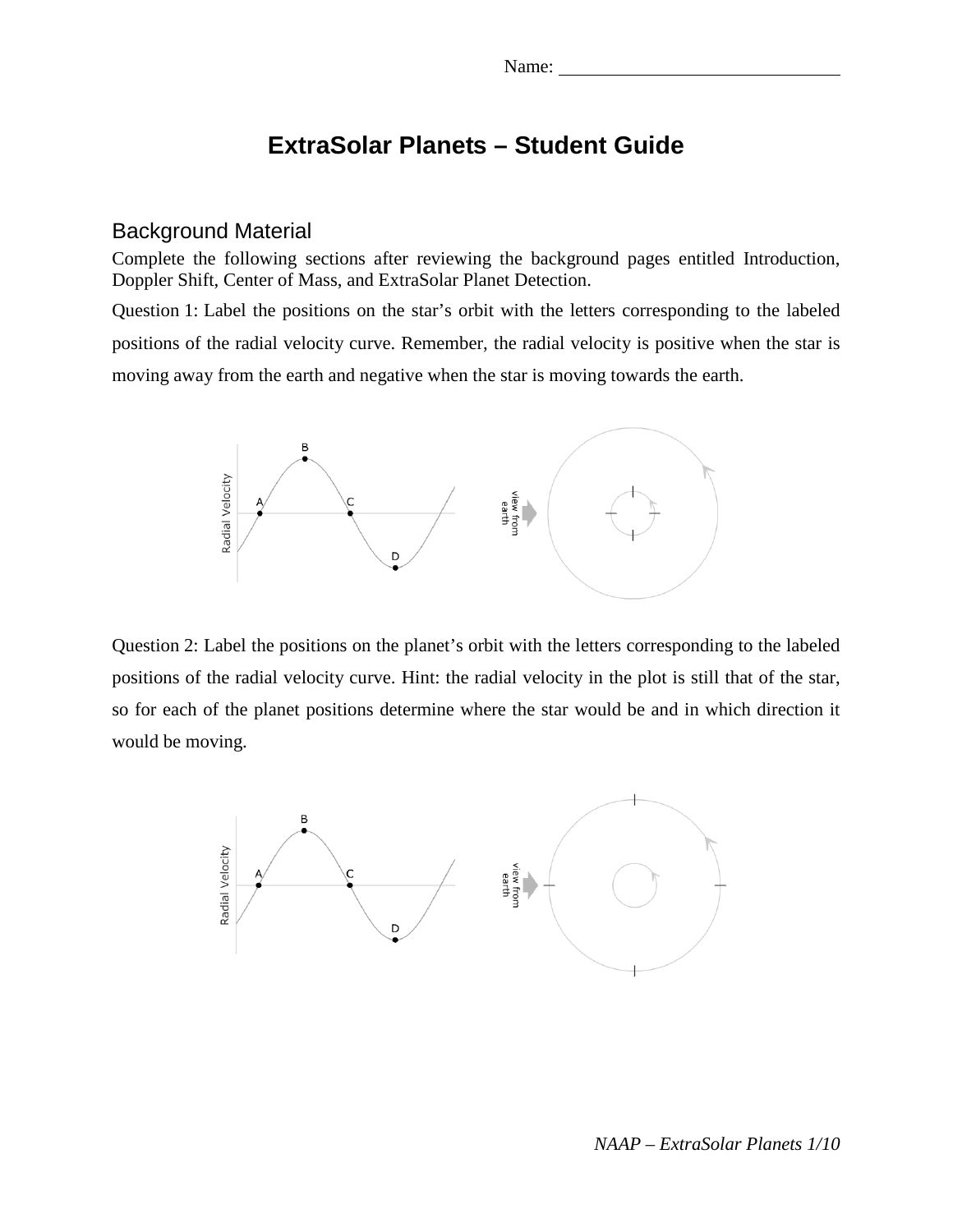# Part I: Exoplanet Radial Velocity Simulator

### **Introduction**

Open up the exoplanet radial velocity simulator. You should note that there are several distinct panels:

- a **3D Visualization** panel in the upper left where you can see the star and the planet (magnified considerably). Note that the orange arrow labeled *earth view* shows the perspective from which we view the system.
	- o The **Visualization Controls** panel allows one to check *show multiple views*. This option expands the 3D Visualization panel so that it shows the system from three additional perspectives:
- a **Radial Velocity Curve** panel in the upper right where you can see the graph of radial velocity versus phase for the system. The graph has *show theoretical curve* in default mode. A readout lists the *system period* and a cursor allows one to measure radial velocity and thus the *curve amplitude* (the maximum value of radial velocity) on the graph. The scale of the y-axis renormalizes as needed and the phase of perihelion (closest approach to the star) is assigned a phase of zero. Note that the vertical red bar indicates the phase of the system presently displayed in the 3D Visualization panel. This bar can be dragged and the system will update appropriately.
- There are three panels which control system properties.
	- o The **Star Properties** panel allows one to control the mass of the star. Note that the star is constrained to be on the main sequence – so the mass selection also determines the radius and temperature of the star.
	- o The **Planet Properties** panel allows one to select the mass of the planet and the semi-major axis and eccentricity of the orbit.
	- o The **System Orientation** panel controls the two perspective angles.
		- *Inclination* is the angle between the Earth's line of sight and the plane of the orbit. Thus, an inclination of 0º corresponds to looking directly down on the plane of the orbit and an inclination of 90º is viewing the orbit on edge.
		- **Longitude** is the angle between the line of sight and the long axis of an elliptical orbit. Thus, when eccentricity is zero, longitude will not be relevant.
- There are also panels for **Animation Controls** (start/stop, speed, and phase) and **Presets** (preconfigured values of the system variables).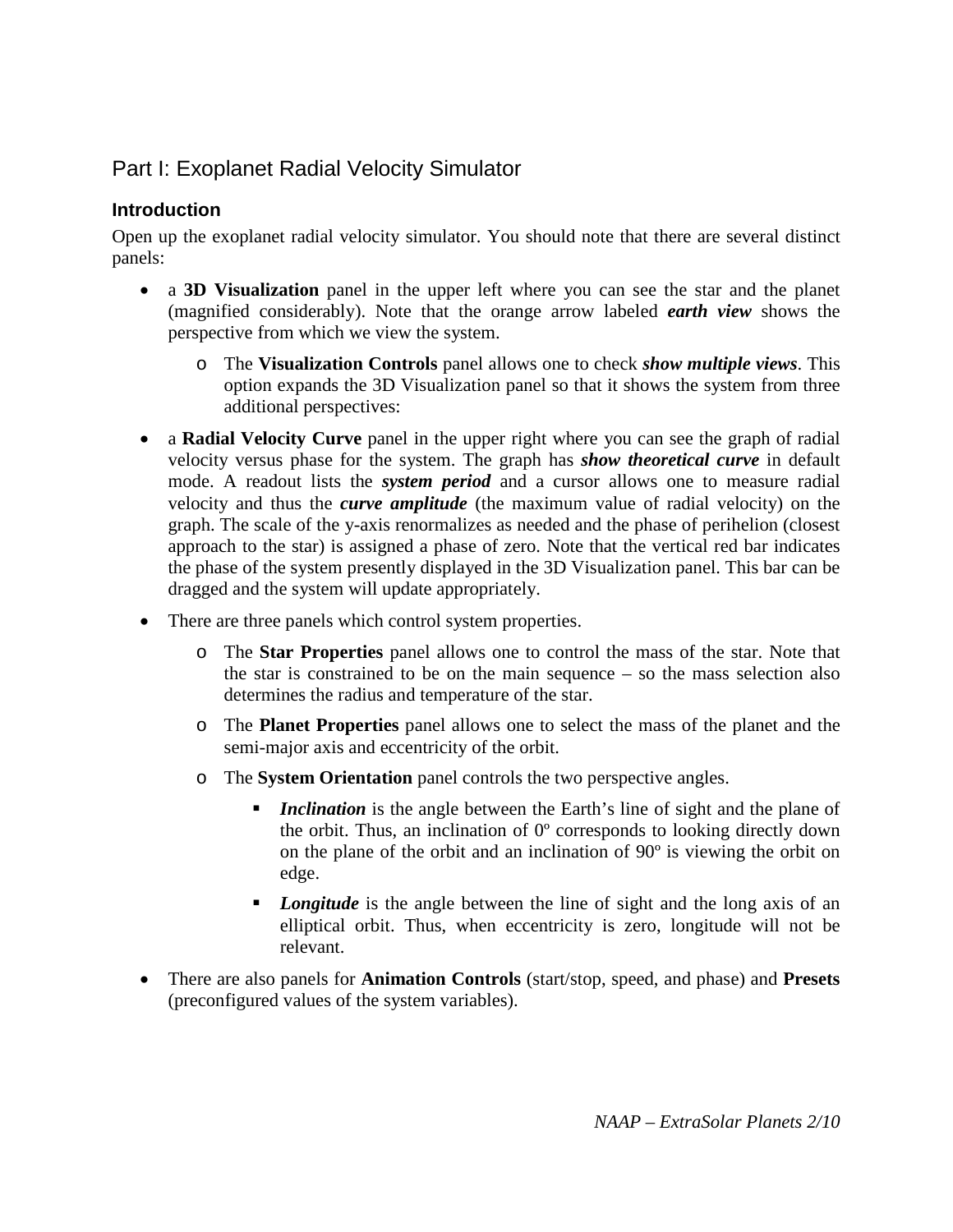#### **Exercises**

Select the preset labeled Option A and click set. This will configure a system with the following parameters – inclination: 90°, longitude: 0°, star mass: 1.00  $M_{sun}$ , planet mass: 1.00  $M_{iup}$ , semimajor axis: 1.00 AU, eccentricity: 0 (effectively Jupiter in the Earth's orbit).

Question 3: Describe the radial velocity curve. What is its shape? What is its amplitude? What is the orbital period?

Increase the planet mass to 2.0  $M_{\text{iup}}$  and note the effect on the system. Now increase the planet mass to  $3.0 \text{ M}_{\text{iun}}$  and note the effect on the system.

Question 4: In general, how does the amplitude of the radial velocity curve change when the mass of the planet is increased? Does the shape change? Explain.

Return the simulator to the values of Option A. Increase the mass of the star to  $1.2 M_{sun}$  and note the effect on the system. Now increase the star mass to  $1.4$   $M_{sun}$  and note the effect on the system.

Question 5: How is the amplitude of the radial velocity curve affected by increasing the star mass? Explain.

Return the simulator to the values of Option A.

Question 6: How is the amplitude of the radial velocity curve affected by decreasing the semimajor axis of the planet's orbit? How is the period of the system affected? Explain.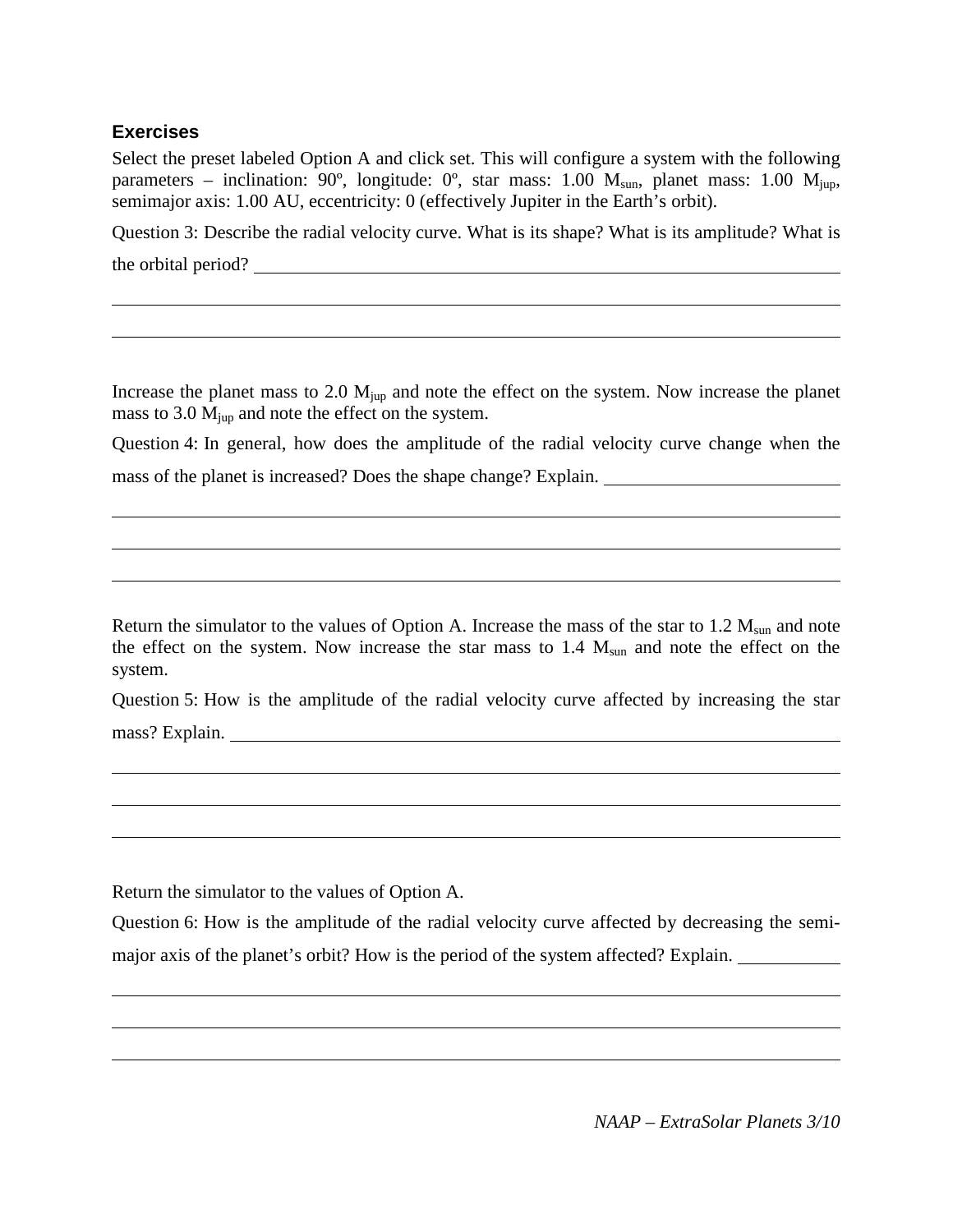Return the simulator to the values of **Option A** so that we can explore the effects of system orientation. It is advantageous to check **show multiple views**. Note the appearance of the system in the **earth view** panel for an inclination of 90º.

Decrease the inclination to 75º and note the effect on the system. Continue decreasing inclination to 60º and then to 45º.

Question 7: In general, how does decreasing the orbital inclination affect the amplitude and shape of the radial velocity curve? Explain.

Question 8: Assuming that systems with greater amplitude are easier to observe are we more likely to observe a system with an inclination near 0° or 90°. Explain.

Return the simulator to Option A. Note the value of the radial velocity curve amplitude. Increase the mass of the planet to 2  $M_{Jup}$  and decrease the inclination to 30°. What is the value of the radial velocity curve amplitude? Can you find other values of inclination and planet mass that yield the same amplitude?

Question 9: Suppose the amplitude of the radial velocity curve is known but the inclination of the system is not. Is there enough information to determine the mass of the planet?

Question 10: Typically astronomers don't know the inclination of an exoplanet system. What can astronomers say about a planet's mass even if the inclination is not known? Explain.

*NAAP – ExtraSolar Planets 4/10*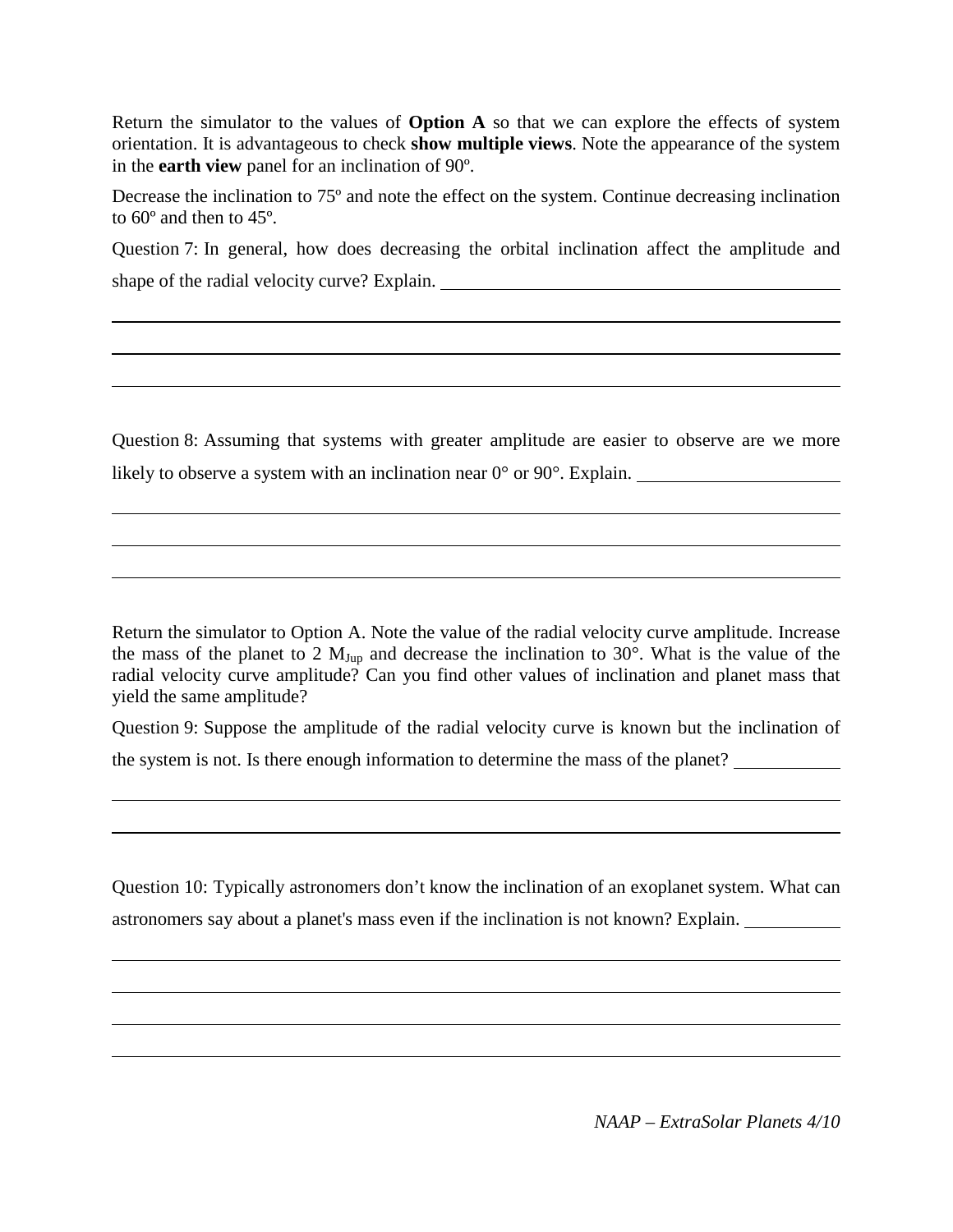Select the preset labeled **Option B** and click **set**. This will configure a system with the following parameters – inclination:  $90^\circ$ , longitude:  $0^\circ$ , star mass: 1.00  $M_{sun}$ , planet mass: 1.00  $M_{iup}$ , semimajor axis: 1.00 AU, eccentricity: 0.4. Thus, all parameters are identical to the system used earlier except eccentricity.

In the orbit view box below indicate the earth viewing direction. Sketch the shape of the radial velocity curve in the box at right.



Now set the longitude to 90°. Again indicate the earth's viewing direction and sketch the shape of the radial velocity curve.



Question 11: Does changing the longitude affect the curve in the example above?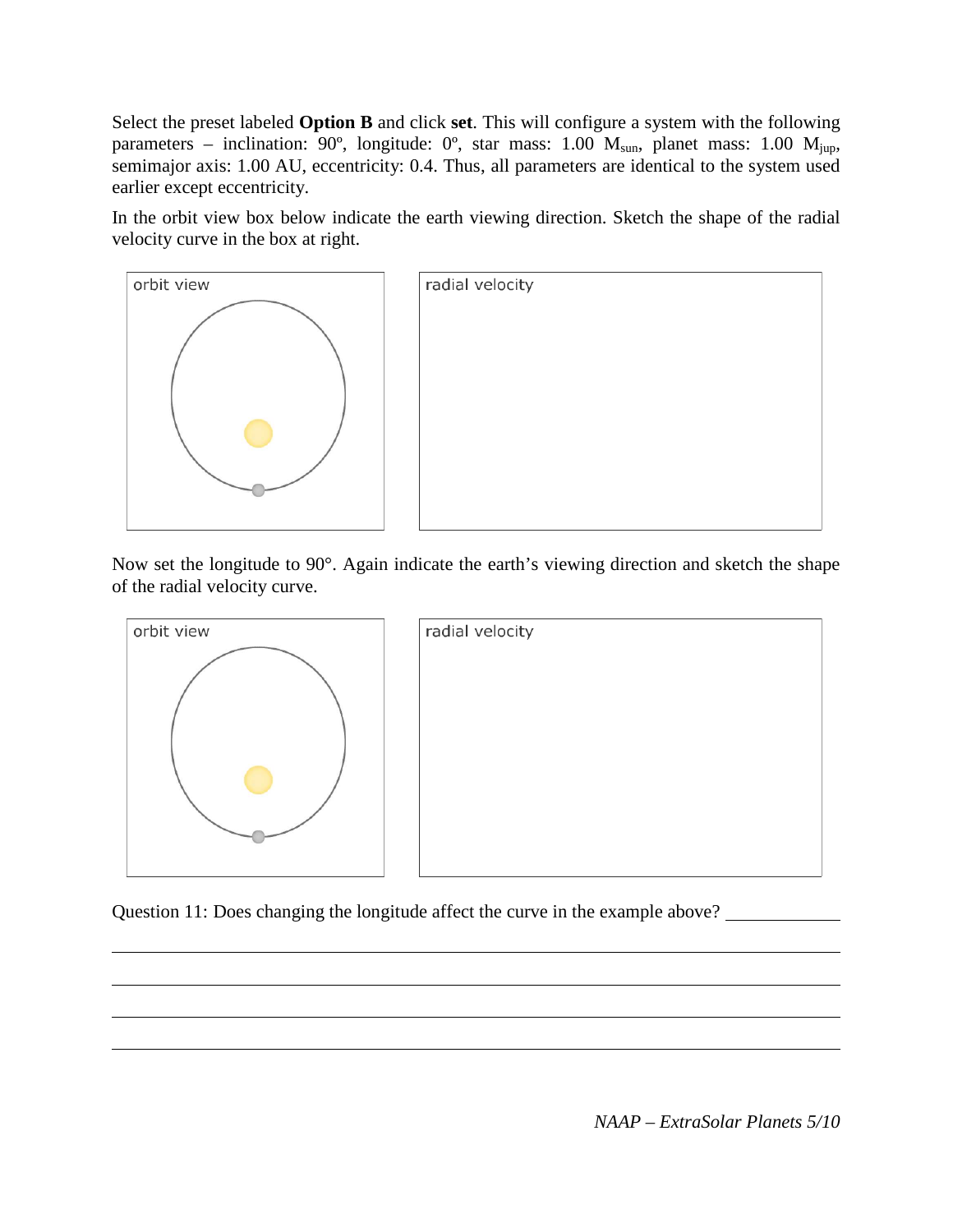Question 12: Describe what the longitude parameter means. Does longitude matter if the orbit is circular?

Select the preset labeled **HD 39091 b** and click **set**. Note that the radial velocity curve has a sharp peak.

Question 13: Determine the exact phase at which the maximum radial velocity occurs for HD 39091 b. Is this at perihelion? Does the minimum radial velocity occur at aphelion? Explain. (Hint: Using the **show multiple views** option may help you.)

This simulator has the capability to include noisy radial velocity measurements. What we call 'noise' in this simulator combines noise due to imperfections in the detector as well as natural variations and ambiguities in the signal. A star is a seething hot ball of gas and not a perfect light source, so there will always be some variation in the signal.

Select the preset labeled **Option A** and click **set** once again. Check **show simulated measurements**, set the noise to 3 m/s, and the number of observations to 50.

Question 14: The best ground-based radial velocity measurements have an uncertainty (noise) of about 3 m/s. Do you believe that the theoretical curve could be determined from the measurements in this case? (Advice: check and uncheck the **show theoretical curve** checkbox and ask yourself whether the curve could reasonably be inferred from the measurements.) Explain.

*NAAP – ExtraSolar Planets 6/10*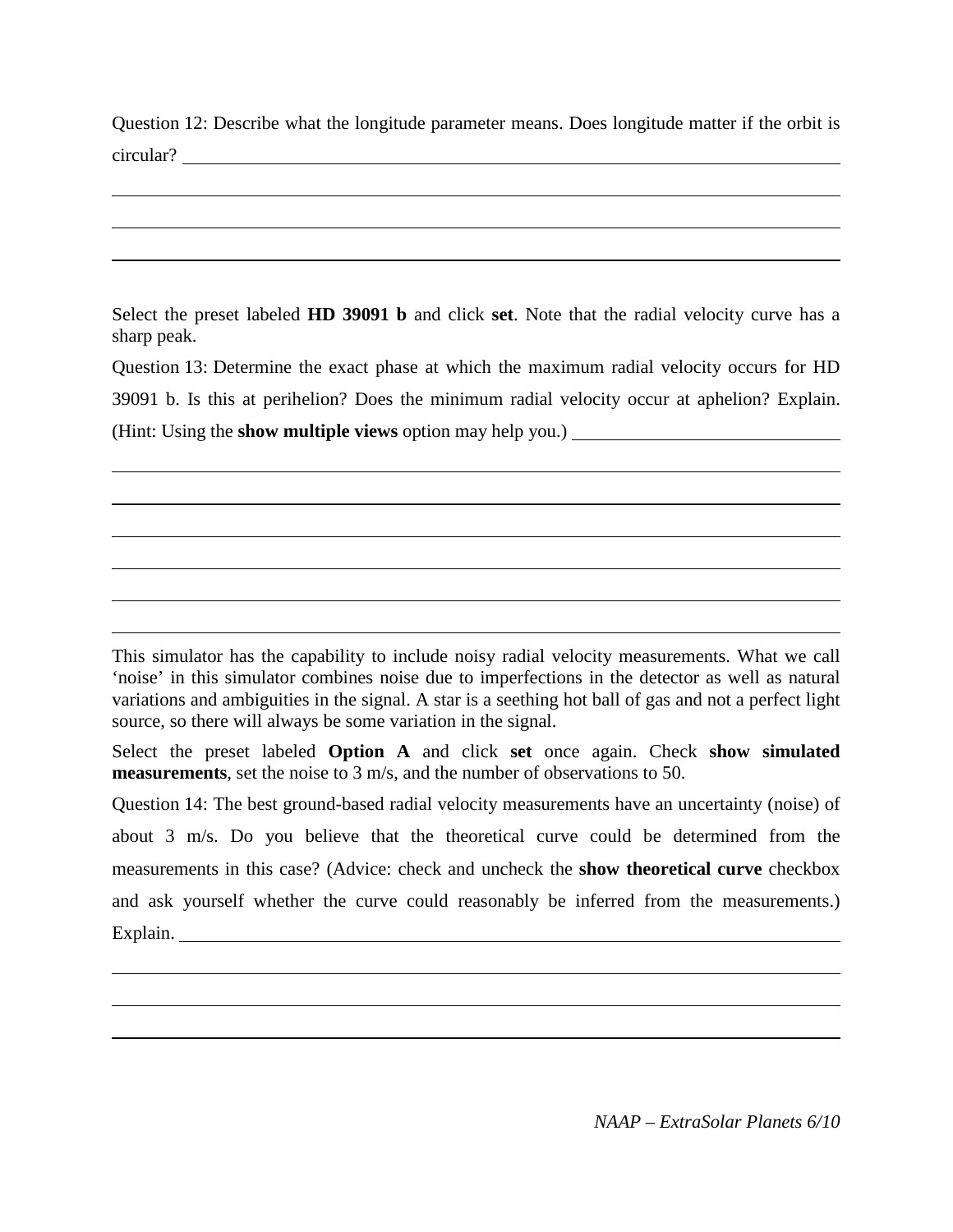Select the preset labeled **Option C** and click **set**. This preset effectively places the planet Neptune (0.05  $M_{Jup}$ ) in the Earth's orbit.

Question 15: Do you believe that the theoretical curve shown could be determined from the observations shown? Explain.

Select the preset labeled Option D and click set. This preset effectively describes the Earth  $(0.00315 \text{ M}_{\text{Jup}})$  at 1.0 AU). Set the noise to 1 m/s.

Question 16: Suppose that the intrinsic noise in a star's Doppler shift signal – the noise that we cannot control by building a better detector – is about 1 m/s. How likely are we to detect a planet like the earth using the radial velocity technique? Explain.

You have been running an observing program hunting for extrasolar planets in circular orbits using the radial velocity technique. Suppose that all of the target systems have inclinations of  $90^\circ$ , stars with a mass of 1.0  $M_{sun}$ , and no eccentricity. Your program has been in operation for 8 years and your equipment can make radial velocity measurements with a noise of 3 m/s. Thus, for a detection to occur the radial velocity curve must have a sufficiently large amplitude and the orbital period of the planet should be less than the duration of the project (astronomers usually need to observe several cycles to confirm the existence of the planet). Use the simulator to explore the detectability of each of the following systems. Describe the detectability of the planet by checking Yes, No, or Maybe. If the planet is undetectable, check a reason such as "period too long" or "amplitude too small". Complete the following table. Two examples have been completed for you.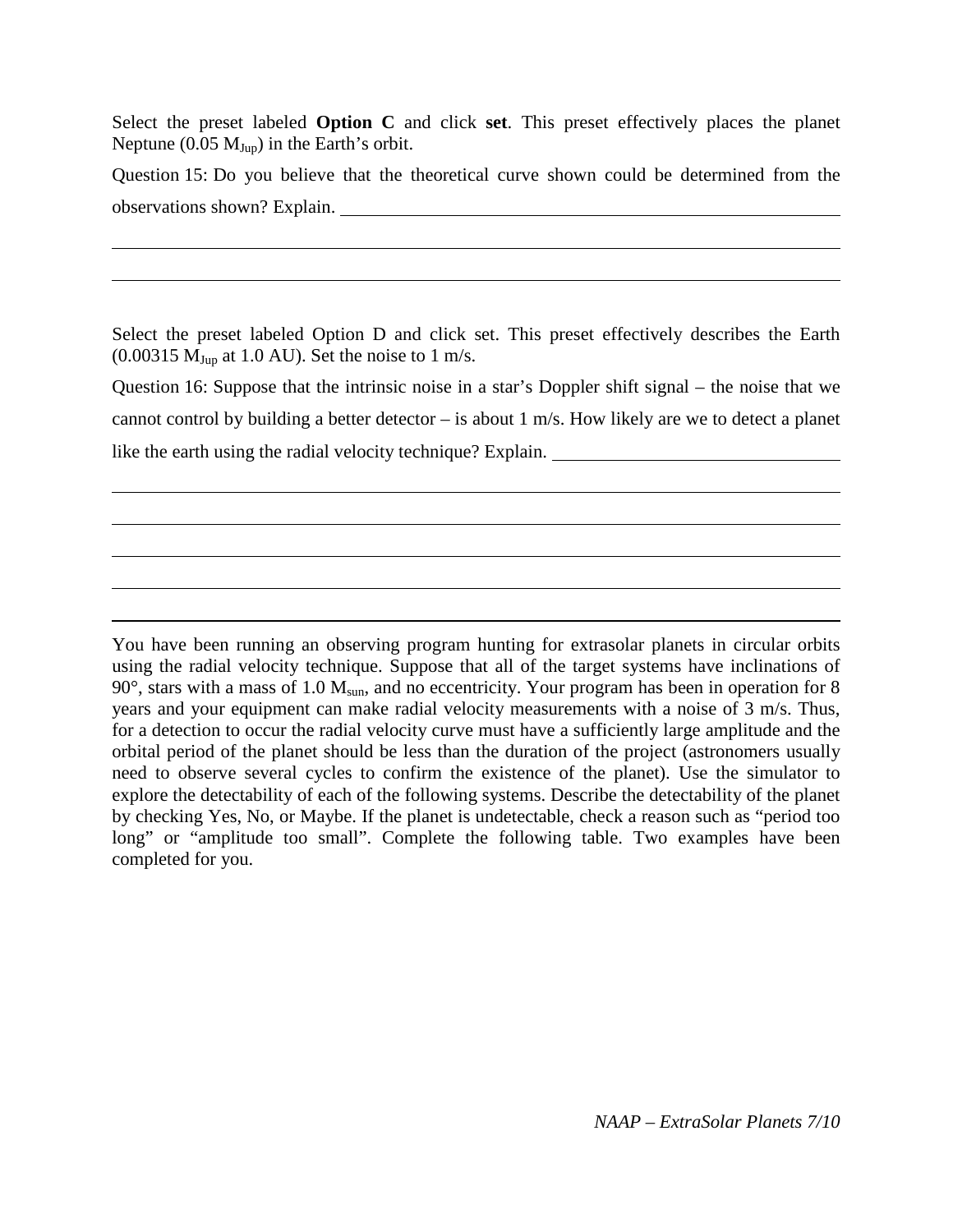| <b>Mass</b><br>$(M_{Jup})$ | <b>Radius</b><br>(AU)   | Amplitude<br>(m/s) | <b>Period</b><br>(days) |             | <b>Detectable</b><br>$\mathbf{Y}\,\mathbf{N}\,\mathbf{M}$ |  | <b>Rationale</b><br>A too P too<br>small big |             |
|----------------------------|-------------------------|--------------------|-------------------------|-------------|-----------------------------------------------------------|--|----------------------------------------------|-------------|
| 0.1                        | 0.1                     | 8.9                | $11\,$                  | $\mathbf X$ |                                                           |  |                                              |             |
| $\overline{\mathbf{1}}$    | 0.1                     |                    |                         |             |                                                           |  |                                              |             |
| $\overline{5}$             | 0.1                     |                    |                         |             |                                                           |  |                                              |             |
| 0.1                        | $\overline{\mathbf{1}}$ |                    |                         |             |                                                           |  |                                              |             |
| $\mathbf{1}$               | $\mathbf{1}$            |                    |                         |             |                                                           |  |                                              |             |
| $\overline{\mathbf{5}}$    | $\mathbf{1}$            |                    |                         |             |                                                           |  |                                              |             |
| 0.1                        | $\overline{\mathbf{5}}$ |                    |                         |             |                                                           |  |                                              |             |
| $\mathbf{1}$               | $\overline{\mathbf{5}}$ |                    |                         |             |                                                           |  |                                              |             |
| 5                          | $\overline{\mathbf{5}}$ | 63.4               | 4070                    |             | $\mathbf X$                                               |  |                                              | $\mathbf X$ |
| 0.1                        | 10                      |                    |                         |             |                                                           |  |                                              |             |
| $\mathbf{1}$               | 10                      |                    |                         |             |                                                           |  |                                              |             |
| 5                          | 10                      |                    |                         |             |                                                           |  |                                              |             |

Question 17: Use the table above to summarize the effectiveness of the radial velocity technique. What types of planets is it effective at finding?<br>
<u>
</u>

*NAAP – ExtraSolar Planets 8/10*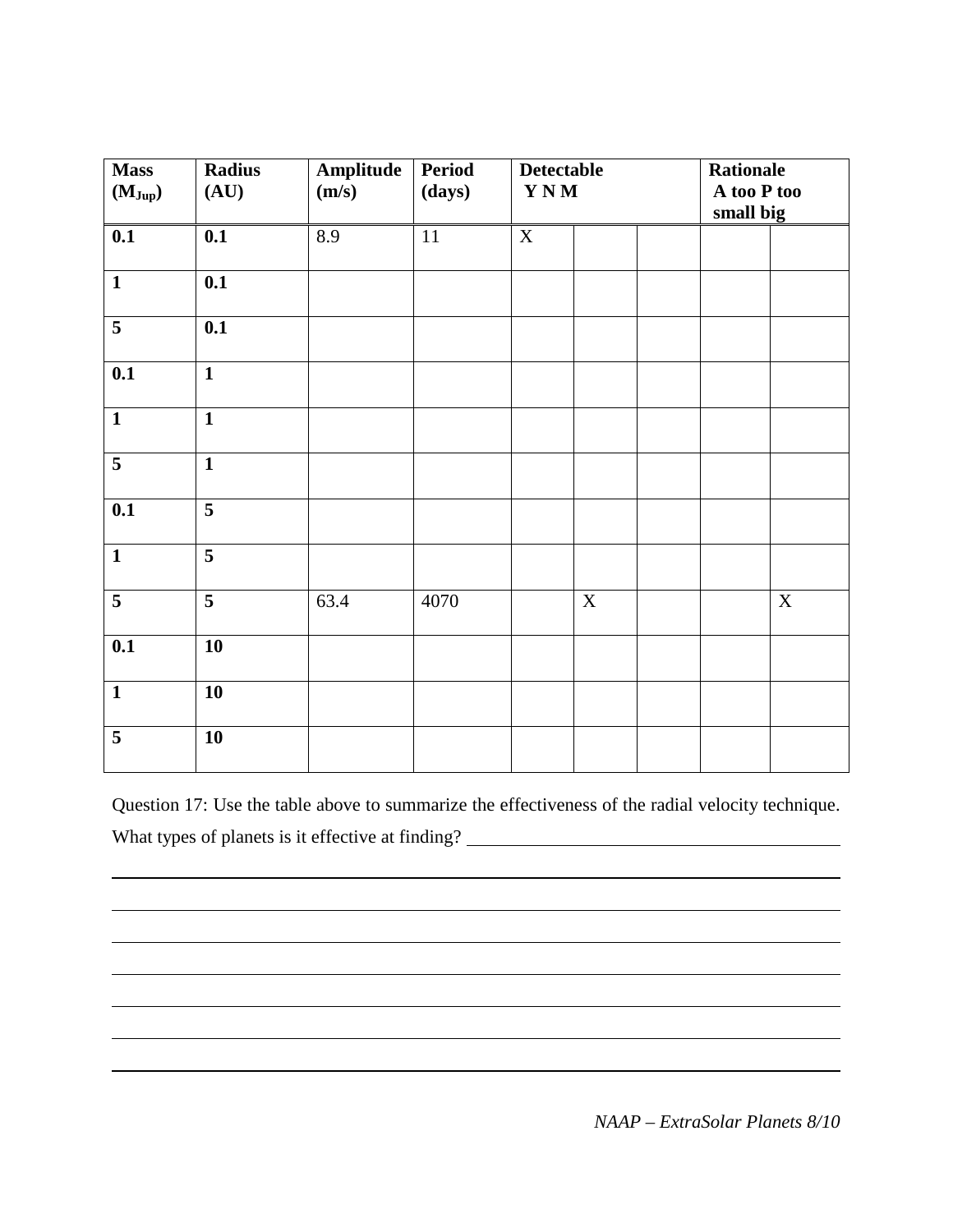# Part II: Exoplanet Transit Simulator

## **Introduction**

Open the exoplanet transit simulator. Note that most of the control panels are identical to those in the radial velocity simulator. However, the panel in the upper right now shows the variations in the total amount of light received from the star. The visualization panel in the upper left shows what the star's disc would look like from earth if we had a sufficiently powerful telescope. The relative sizes of the star and planet are to scale in this simulator (they were exaggerated for clarity in the radial velocity simulator.) Experiment with the controls until you are comfortable with their functionality.

### **Exercises**

Select Option A and click set. This option configures the simulator for Jupiter in a circular orbit of 1 AU with an inclination of 90°.

Question 18: Determine how increasing each of the following variables would affect the depth

and duration of the eclipse. (Note: the transit duration is shown underneath the flux plot.)

Radius of the planet:

Semimajor axis:

Mass (and thus, temperature and radius) of the Star:

Inclination:

The Kepler space probe [\(http://kepler.nasa.gov,](http://kepler.nasa.gov/) scheduled for launch in 2008) will attempt to photometrically detect extrasolar planets during transit. It is predicted to have a photometric accuracy of 1 part in 50,000 (a noise of 0.00002).

Question 19: Select **Option B** and click **set**. This preset is very similar to the Earth in its orbit. Select show simulated measurements and set the noise to 0.00002. Do you think Kepler will be able to detect Earth-sized planets in transit?